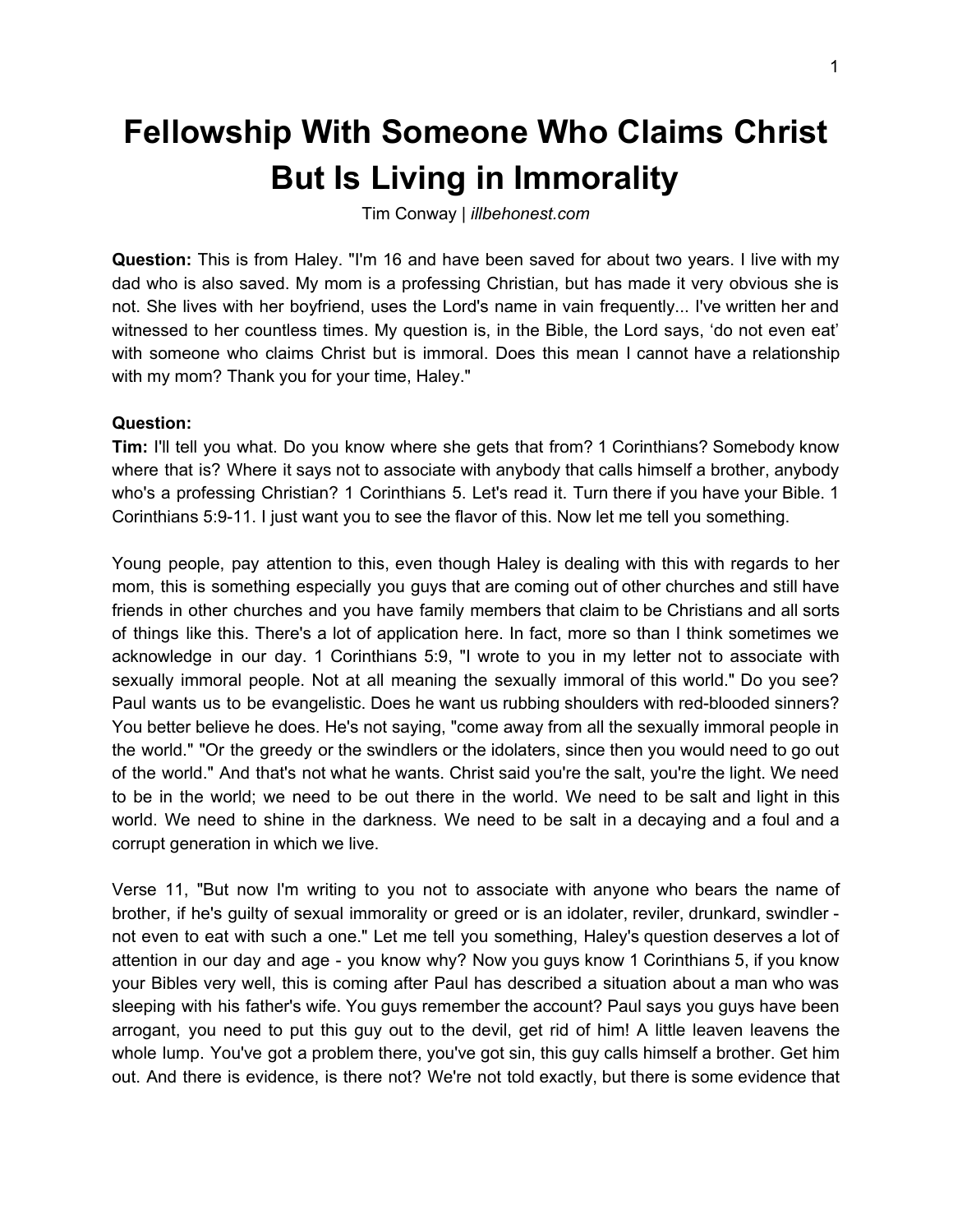in 2 Corinthians that this guy was restored. But here's the thing. I think we might have a tendency to do something as Christians.

Let me just give you an example: We had this guy Bruce... come into our church claiming to be a Christian. If you don't come to our church, I'll fill you in. This guy started coming to our church, and he'd come in drunk. I mean, he was a homeless guy, living on the street, and he was a drunk. And he'd come in and say he was a Christian. And he'd interrupt things and do bizarre things. He threatened one of the guys in the church busting his teeth out when he confronted him about whether he was a true Christian or not. Which kind of gives away where he's at. But here's the thing, I think we live in a country where there are multitudes of false professors. Because we've got such a cheap gospel out there today, which is no gospel - not a true one. We've got people being pipelined into the Kingdom through short little sinner's prayers. Repentant-less messages like I told you about earlier. It's mass producing false converts.

But see, I think sometimes we think, well, the guy in 1 Corinthians 5, sometimes it goes into our mind, he really was a true Christian, and when he was put out, he repented and he came back. And so I think sometimes what happens is we have people who profess to be Christians, and we tend to categorize them in our mind. We tend to categorize them either as somebody who we genuinely think is a Christian and probably needs to be disciplined because they've fallen into some sin, and we're hoping they'll come to repentance. Versus somebody that we look at and we say, "Ah, they're lost." And so what we can tend to do is say, well, the guy who we think is a Christian who has fallen into this sin, we ought to discipline him. We ought to put him out to Satan, like it said there, but this guy over here like Bruce, we look at him and we say, yeah, but he's lost; he's deceived. So we don't deal with them the same way.

But listen to me, Paul doesn't say that. Paul doesn't say evaluate whether you think he is a Christian or not. Paul says if a guy says he's a brother, and he's involved in some habitual sin, just like we were talking about, put him out. In fact, it doesn't just say put him out, it says not to even associate with him, not to even eat with him. Folks, let me tell you something. We've lost this. We don't do this. And I'm not just speaking to you - I'm speaking to myself. Are we as a pattern coming across people that say they're Christians and they're living in sin and we just kind of write them off as lost people, and kind of approach them evangelistically. But that's not what it says to do here. It says, don't associate with them. Are we doing that? Now, of course, her question is she's got a mother that way. Now I would say this, Paul says in 1 Corinthians 5, when the church comes together. This is a church discipline situation. This isn't something that the government's told to do. It's not something the family is told to do. It's not something the employer is told to do. It's something the church has been told to do. It's a spiritual thing. I would say this, look, if somebody's husband gets disciplined, the woman is still bound by her marriage vows to be his wife. This girl, what should her relationship be?

Let me tell you this: It's something the church does - it's not something that specifically the family's told to do. And all I can tell you is this: We have no specific biblical example where discipline takes place and there is a family member there and how they are to relate. But I would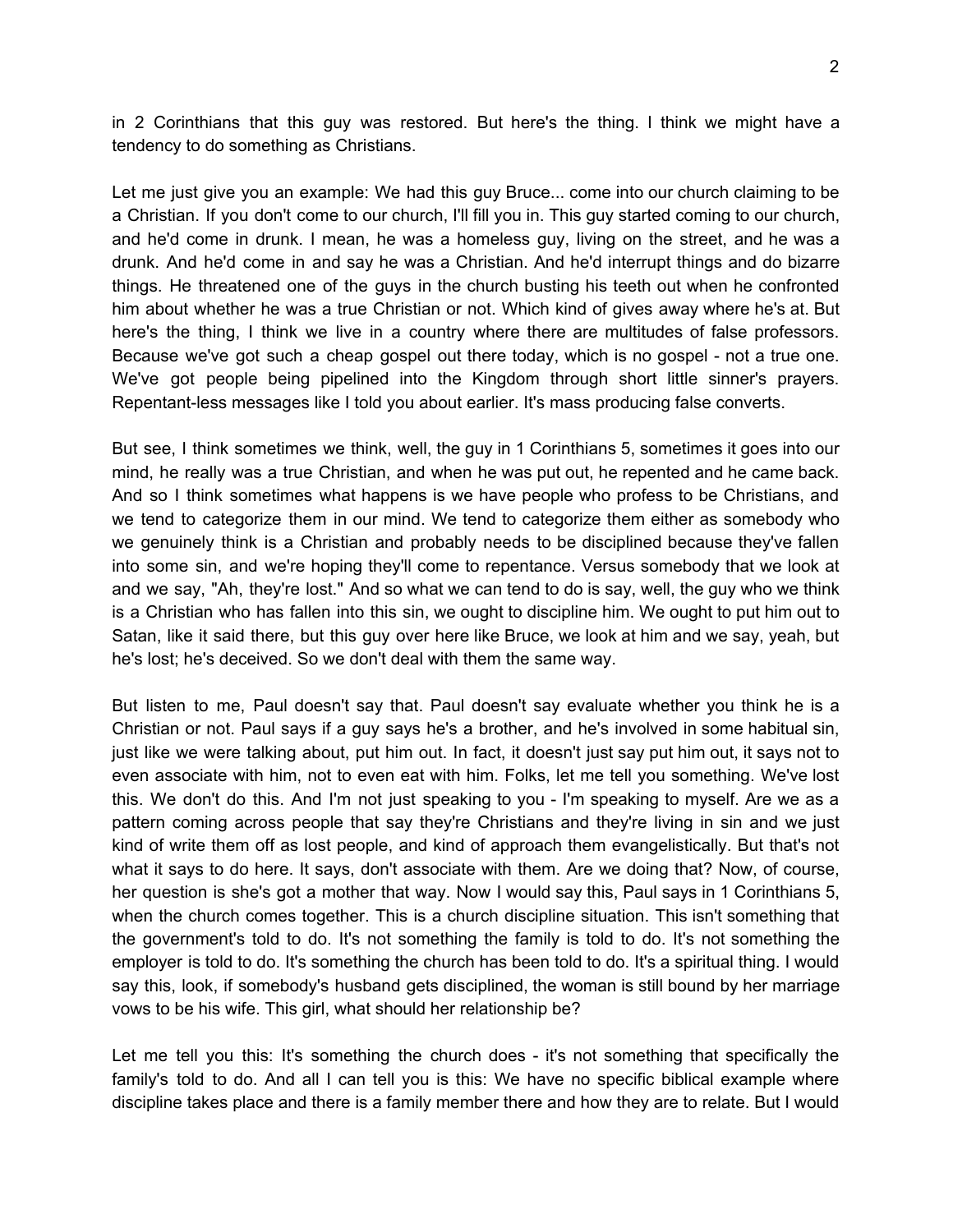tell you this, because the principal behind non-association is that leaven leavens the whole lump. What's that mean? What does a little leaven leavens the whole lump mean? What's the leaven? Sin. Where there's sin, it has a tendency to do what? To spread. Just like yeast, or leaven in bread, it spreads through the whole. If you allow sin in the church to go unchecked, what Paul's saying is, what happens is it infects.

And the fact is, I'll guarantee you this, what happens is we get in a world of people that profess Christianity that are living in all sorts of sin. You just immerse yourself in that long enough and there is an infection that comes from it. There is a yeast there. There's a spreading that tends to dull down what true Christianity is. It has an effect. We're told not to associate. But I'll tell you when it comes to a child, when it comes to a parent, when it comes to a spouse, are they to sever those family relationships? We're not told specifically, but I'll tell you this, that wife, that husband, that child, that parent, needs to be aware of what the spiritual reality behind church discipline is all about. It's meant to prevent sin from spreading.

And so I would say, if a family member is ever put in that situation, though I would not say that they are to cast honoring the parent out the window, or the wife loving the husband out the window, when it comes to a church disciplinary situation, they need to be very aware of the fact that whatever leaven existed that caused the discipline to take place, they need to pray for special grace not to be infected by; and they need to pray for the grace to abide in the midst of that and not be tainted by it. And let me just tell you this too, it's 2 Thessalonians 3, where it says, "if anyone does not obey what we say in this letter take note of that person, and have nothing to do with them, that they may be ashamed." That's 2 Thessalonians 3:14 following. But it says this, "Do not regard him as an enemy, but warn him as a brother." You know, in all the non-association that we have with disciplined people, it doesn't rule out - it says don't eat with them, I'll tell you what, if there was a disciplined brother that I was going to have over to my house to eat with, and all I was going to do is use it as an occasion to warn him and admonish him, I would feel liberty to do that. Warning.

And if this young lady, she has been doing the right thing. She has been confronting her mother with that sin. And that's a loving thing; that's an honorable thing. She's desiring the best for her mother. That's reverencing her mother. And it would be the same situation if it was a woman to her husband, a husband to his wife. If they want the best, they want them to come to repentance over the matter. They either want them to come to repentance or give up their profession. Right? Come clean that you're lost. Or repent. And so to press people and admonish them and warn them is what we're told to do in 2 Thessalonians 3:14. And so I would just say that, that family member needs to keep that in mind. And obviously, if the wife's living with the husband, she's not going to spend 24/7 admonishing the husband. She's going to know when to do it; seek God for proper opportunity to do it. And maybe in many ways, she's going to seek to be that 1 Peter 3 woman, who without a word is just seeking to win her husband. Whether it's to repentance or to the faith. Whichever it might be. But taking that approach, and that might be a good approach for a child to take too. Like I say, we don't have a specific example of this in Scripture. And I know out at Community Baptist Church, not the same church that I was talking